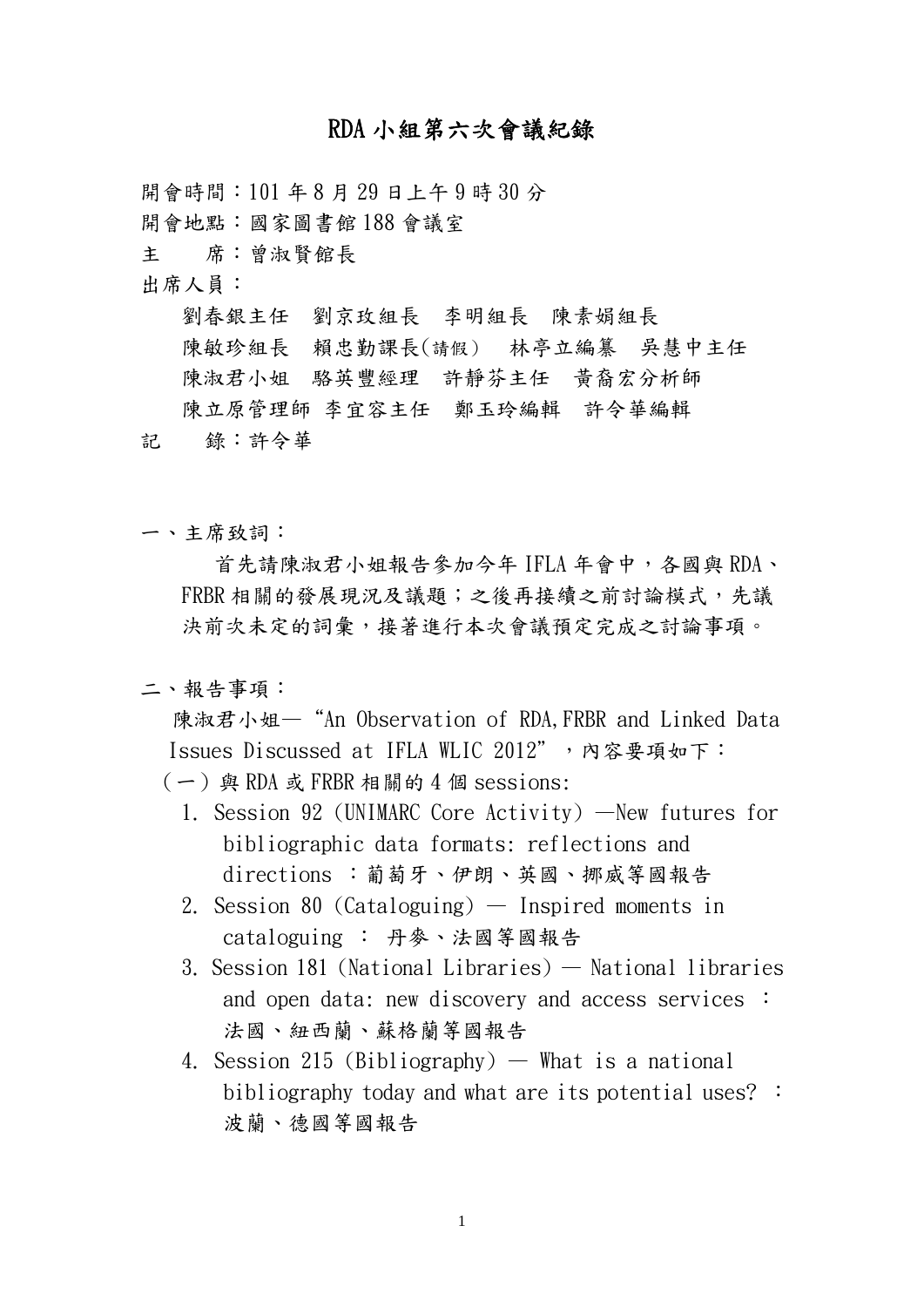- (二)綜合各館對 RDA、FRBR 的探討與實作:葡萄牙國圖、伊朗國 圖及檔案館、英國 Portsmouth 創意科技學院等皆探討了 MARC 轉換至 RDF、Linked Data 的議題;挪威公共圖書館則 有實作案例。
- (三)基於各國的經驗,多認為需投注大量人力在建立適當轉換模 式,清理過去資料問題,故建議省思未來推動的目標、範圍 與策略。

## 三、討論事項:

- (一)議決前次會議未定詞彙:
	- RDA 附錄 I:「壹、作品著作職責之關係用語」中譯;核心項目 等。
- (二)RDA 附錄 I:「貳、」至「肆、」之表現形式、實體呈現、單件 之著作職責關係用語中譯
- (三)中國古籍著作職責關係用語
- 四、決議:
- (一) 前次原定/未定詞彙再次議決:
	- 1. RDA elements 中譯及與 CCR 條目之對應表部分:

| 詞彙                     | RDA   | 上次原定中譯詞  | 本次重新議決   |
|------------------------|-------|----------|----------|
|                        | no.   |          | 未定       |
| Numeric and/or         | 2.6.2 | 期刊首期文數字卷 | 連續性資源首期文 |
| alphabetic             |       | 期編次      | 數字卷期編次   |
| designation of first   |       |          |          |
| issue or part of       |       |          |          |
| sequence               |       |          |          |
| Chronological          | 2.6.3 | 期刊首期日期編次 | 連續性資源首期日 |
| designation of first   |       |          | 期編次      |
| issue or part of       |       |          |          |
| sequence               |       |          |          |
| Numeric  of last       | 2.6.4 | 期刊末期文數字卷 | 連續性資源末期文 |
| issue or part of       |       | 期編次      | 數字卷期編次   |
| sequence               |       |          |          |
| Chronological $\cdots$ | 2.6.5 | 期刊末期日期編次 | 連續性資源末期日 |
| of last issue or part  |       |          | 期編次      |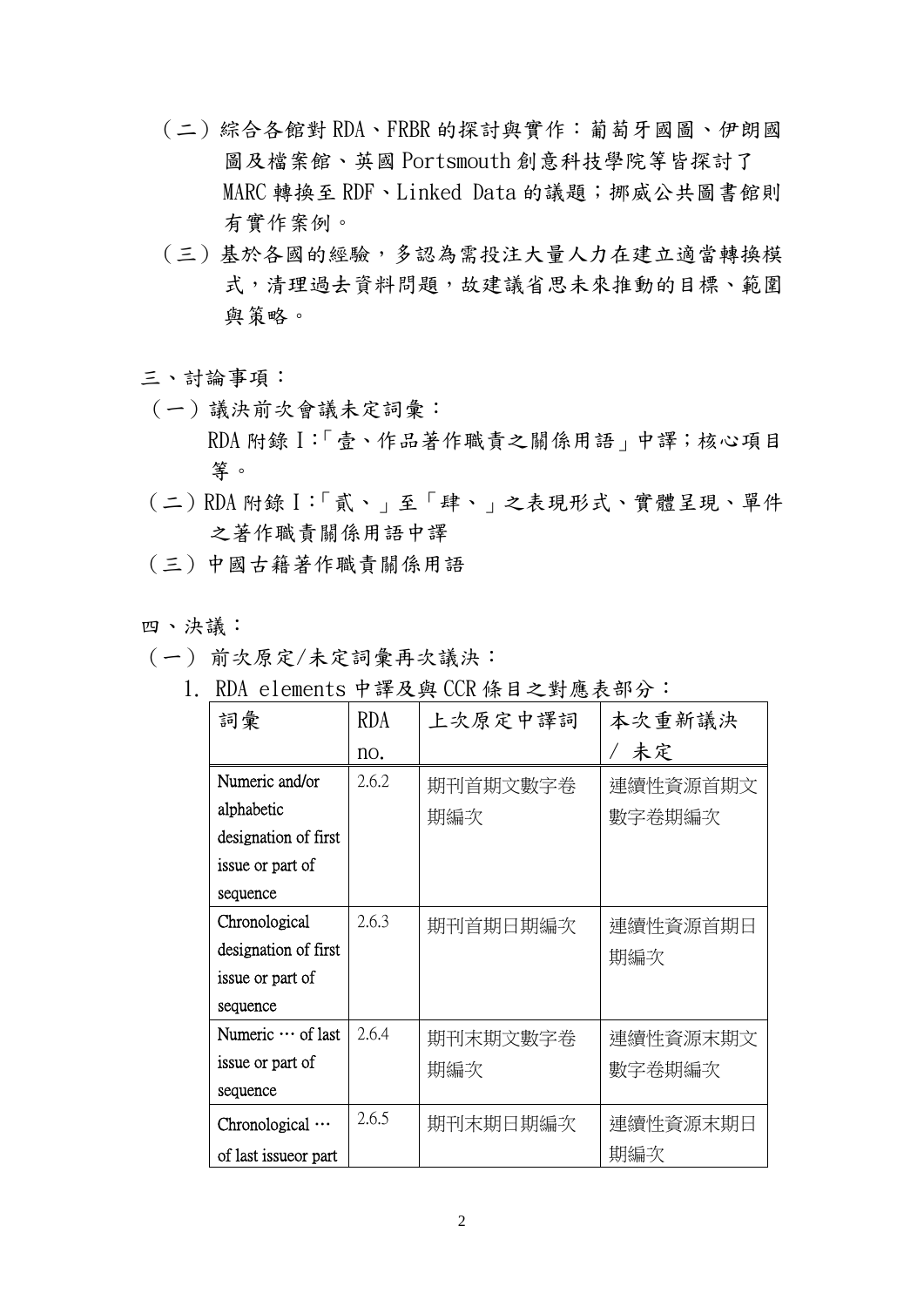2. 附錄 I:「壹、作品著作職責之關係用語」

| 詞彙            | 上次原定中譯詞  | 本次重新議決 |
|---------------|----------|--------|
| artist        | 藝術創作者    | 藝術家    |
| librettist    | 編劇 (未定)  | 編劇     |
| lyricist      | 作詞者 (未定) | 作詞者    |
| screenwriter  | 編劇 (未定)  | 劇本作家   |
| choreographer | 編舞 (未定)  | 編舞者    |
| composer      | 作曲       | 作曲者    |

- (二) 需再斟酌詞彙如下,除數個請特定同道請教專業人士外,請 負責該部分的同道查驗後下次再議:
	- 1. RDA elements 中譯及與 CCR 條目之對應表部分:

| 詞彙 | 'I)A<br>$n_{\Omega}$ | 上次原定中譯詞 | 本次未定 |
|----|----------------------|---------|------|
|    |                      |         |      |

2.Content type 部分:

| 彙<br>詞                   | 暫訂(未定)中譯       |
|--------------------------|----------------|
| notated movement         | 記譜運動(未定)       |
| tactile notated movement | 觸覺記譜運動<br>(未完) |

3. 附錄 I:

| 類型 | 詞彙                    | 暫訂 (未定) 中譯       |
|----|-----------------------|------------------|
| 作品 | praeses               | 代理人 (未定,請吳慧中主任請教 |
|    |                       | 學者)              |
| 作品 | respondent            | 論文辯護者(未定,請吳慧中主任  |
|    |                       | 請教學者)            |
| 作品 | court governed        | 受理法院(未定,請劉春銀主任請  |
|    |                       | 教法界人士)           |
| 作品 | jurisdiction governed | 司法管轄單位(未定,請劉春銀主  |
|    |                       | 任請教法界人士)         |
| 作品 | plaintiff             | 原告 (未定,請劉春銀主任請教法 |
|    |                       | 界人士)             |
| 作品 | filmmaker             | 製片(未定,請查國家教育研究院  |